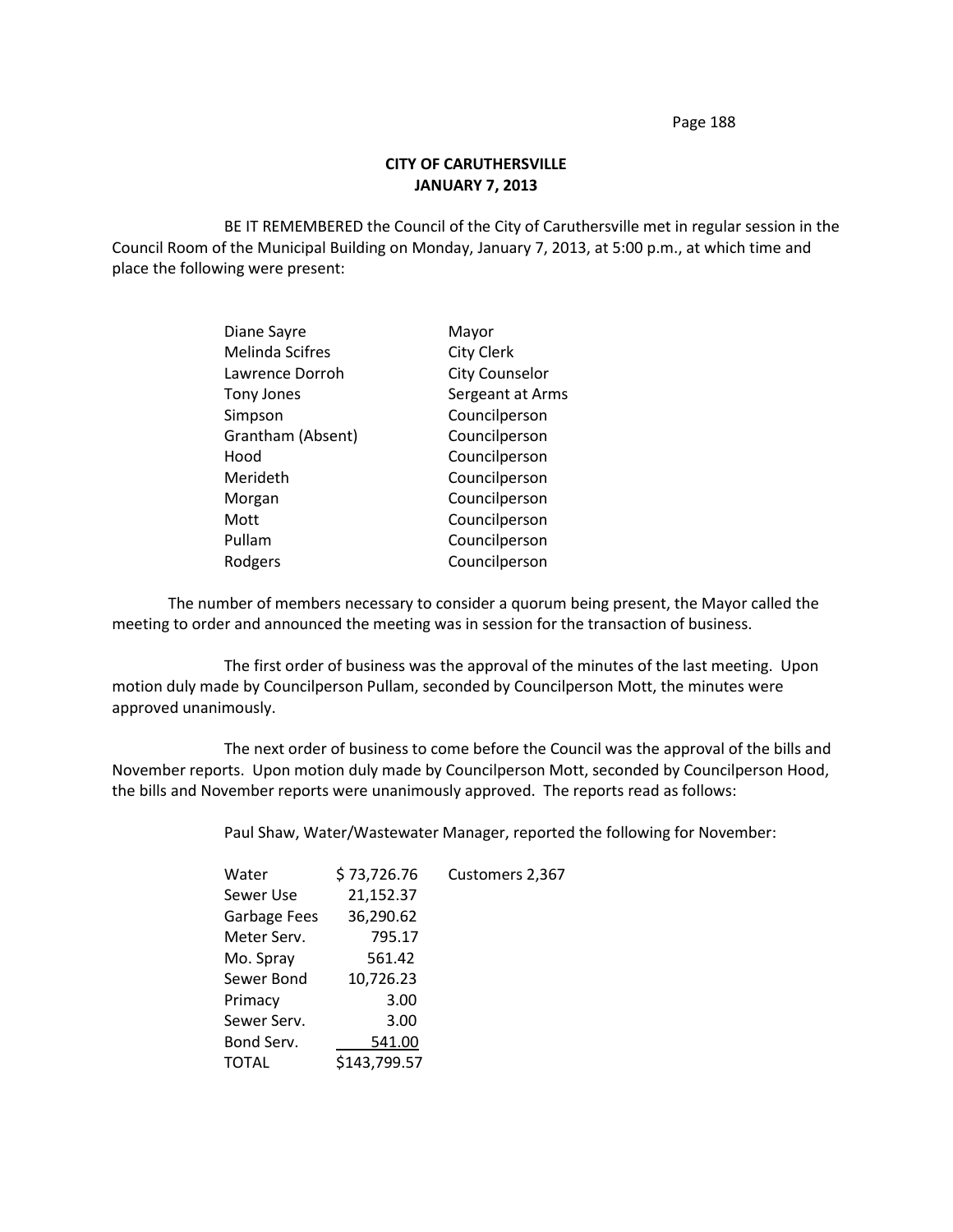Melinda Scifres, City Clerk, reported securities pledged at local banks as follows: First State Bank - \$3,025,000; Focus Bank \$2,021,899.47; Bank Star \$583,400

Charlie Jones, Fire Chief, reported ten fire calls during November with salaries in the mount of \$4,675.

Donna Brooks, City Collector, reported \$122,919.42 in turnover to the Treasurer, \$83.50 in Collector's commission, and \$1,928.07 in Assessment Fund.

Keith Davis, Parks/Recreation Director, reported \$7,085.91 in admission to the recreation center for November.

The next order of business to come before the Council was the bids for equipment for the recently purchased SUV for the police department. One company had bid, and submitted two bids for equipment. However, one bid did not contain a camera that was specified in the bid. The bid that met specifications from Fleet Safety Equipment was in the amount of \$11,799.04. Terry Rushing, Operations Supervisor, reported the USDA will fund \$8,794.00 of the equipment, and the City would have to fund \$3,005.04 from Asset Forfeiture Funds. After discussion, Councilperson Pullam motioned to approve the bid, with Councilperson Rodgers seconding, and motion carried unanimously.

The next order of business to come before the Council was the purchase made in December at Hays Grocery for some employees. After discussion, Mayor Sayre stated the bill has been paid by a private individual. Mr. Rushing stated he has written a check for the ticket to be paid. Counselor Dorroh stated if a public purpose is being fulfilled, this could be a legitimate expense.

Councilperson Morgan reported from December 18 through January 7, the fire department responded to three fire calls. There were 116 fires in 2012, and 116 fires in 2011. In 2012 there were 36 out-of-town fire calls.

Councilperson Hood reported the Water department had been repairing water main breaks on  $13<sup>th</sup>$  and Laurant, East Ninth, Marilyn Drive, Jiffy Jim's and other areas.

Terry Rushing, Operations Supervisor, reported the street/sanitation crews have removed all Christmas decorations in the downtown area; installed a handicap ramp at Fourth and Cotton, repaired a street break at 3<sup>rd</sup> and Highland; installed signs stating streets are radar controlled; and has measurer for grates to be replaced in several locations in the road drainage.

Mr. Rushing then reported the Civitan Club has adopted East Twelfth and East Thirteenth. They have patrolled the area, and picked up trash to keep it clean. Mr. Rushing reported he has measured for the pipe on East Eleventh, and it is being ordered.

Keith Davis, Parks/Recreation Director, reported the membership payments are coming in due to the first of the year. Kickball games will be starting soon, then followed by basketball. Sign-up for the basketball league will continue through January 18. The open-house for the pool went very well. Twenty-Eight people have signed up for the swim team. The timing system for the pool area needs to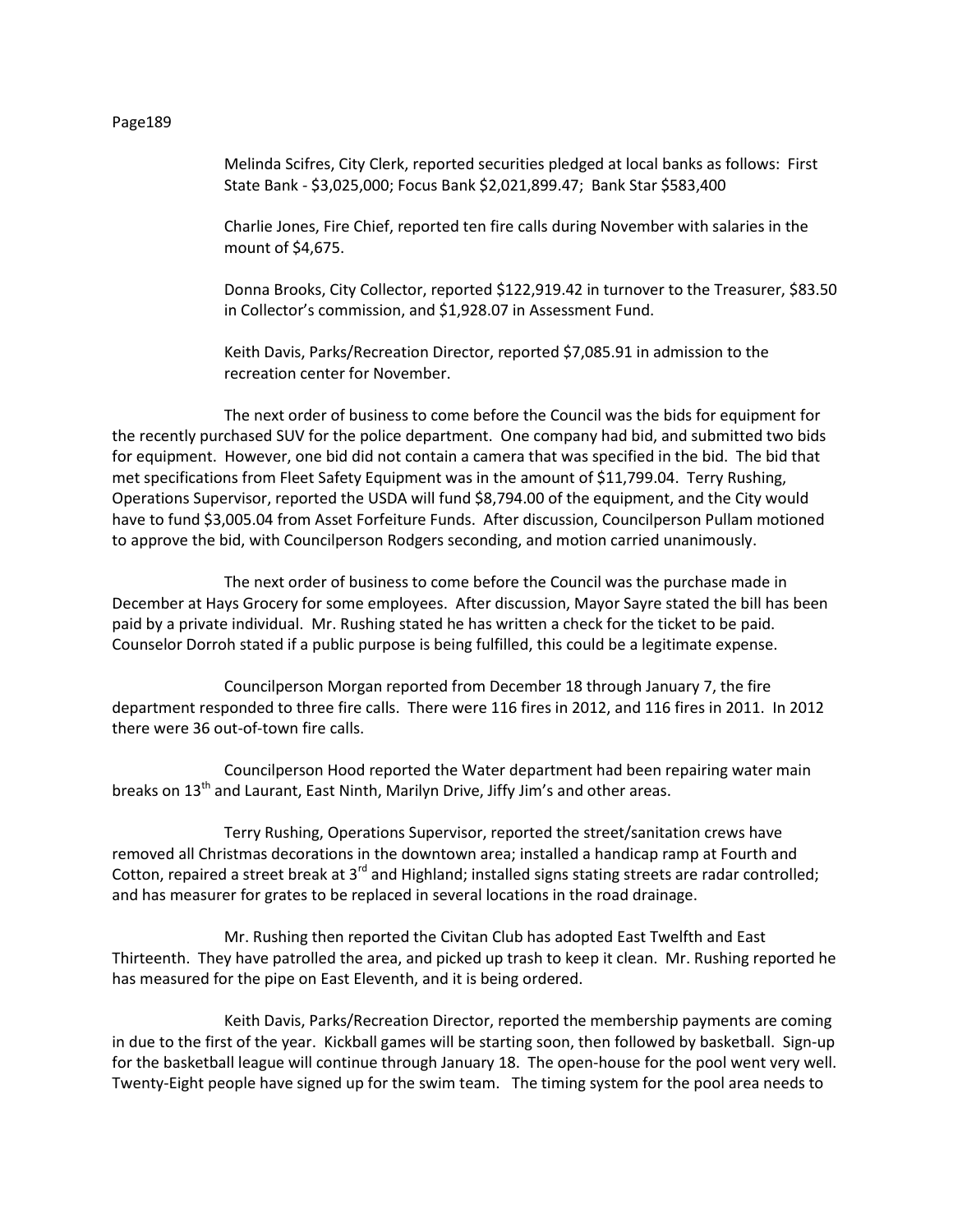be sent off for repair. An estimate of \$600 plus parts has been quoted for the repairs. Mr. Davis has been changing out lights at the recreation center to the more energy efficient fluorescent lighting.

Mr. Davis then reported the Mayor, Terry Rushing, and he had met with a representative from Sikeston regarding a bicycle event called "Riding the Fault". The bicyclist will travel through here the last Tuesday in June, and will stay overnight. They will arrive around 10:00 to 11:00 a.m., and will stay during the day to see the sights, and have meals. They will stay overnight. Many will be camping out, but some will stay in the gym at the recreation center. The event has the bicyclist traveling through four states in the area before they head back to Sikeston. Local restaurants will be asked to be open on that Tuesday for the tourist that will be coming through.

Councilperson Rodgers then asked if Mr. Davis had checked on the park equipment for the physically challenged. Mr. Davis reported he had met with a representative to get a more detailed plan, and asked Councilperson Rodgers to review the plans with him.

Terry Rushing reported the street crew has been helping with the water breaks. He is waiting on gas lines to be removed from three houses before he demolishes the structures at 506 East Twelfth, 1313 Adams, and 1000 Madison. Mayor Sayre then asked the Council to authorize advertising other vacant lots belonging to the City for sale. Councilperson Rodgers motioned to advertise the lots, with Councilperson Simpson seconding, and motion carried unanimously.

Mr. Rushing reported the baffles for the PAPI lights have been installed, but there is now an electrical problem that has been found. This will need to be repaired before the lights will work.

Mr. Rushing reported the roofing contractor has not submitted the necessary paperwork to start the roofing job at the recreation center and the armory. Also, a control panel at the wastewater plant was hit by lightning, and will need to be replaced. When the power was out at the wastewater plant, it was found that the new clarifier and the lift station were not on the generator. An additional generator will need to be placed at the wastewater plant. Prices are being obtained for these items.

Councilperson Rodgers then asked if the pack of dogs had been eliminated. Mr. Rushing stated that one dog had been caught, and they are still working on catching the others. He informed the Council, the animal control officer will be off on Fridays for about the next three months. He has vacation that he needs to take, and this was agreed upon by all concerned.

Paul Shaw, Water/Wastewater Manager, wanted to express appreciation to Hayti for using their saw at the break on  $13<sup>th</sup>$  and Laurant. Without their help, it would have taken his crew two hours to do what they did in fifteen minutes.

Mayor Sayre then reported the City has been approved for \$295,000 grant, which will be an 80-20 match for the City. This is federal funds in the amount of \$236,000, and they City's portion is \$59,000. John Ferguson, John Chittenden, Terry Rushing, and the Mayor will attend a meeting in Poplar Bluff that will be required for acceptance of the grant. The City will advertise in the late spring for the first phase of the plan that the Corps developed. This grant will be to remove the existing flagpole, and install another pole on the south side of Reynolds Park, and extend the walking area for